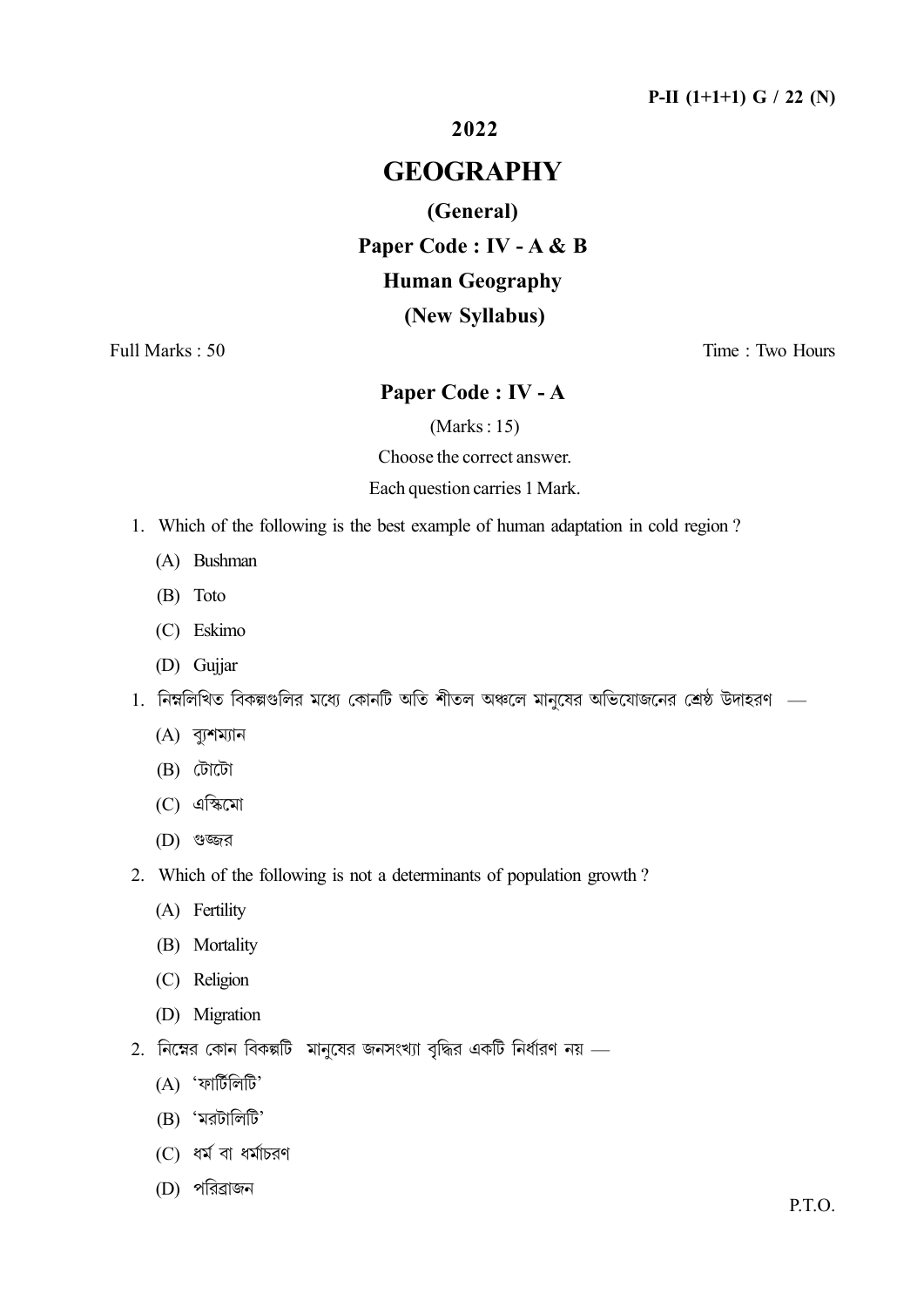- 3. Konkani is spoken in -
	- (A) West coast of Maharashtra and Karnataka
	- (B) East coast of India
	- (C) Kerala and Tamil Nadu
	- (D) All of these
- $3.$  'কোষ্কনি' ভাষাটি বলা হয়
	- $(A)$  মহারাষ্ট্রের ও কর্ণাটকের পশ্চিম উপকূলে
	- (B) ভারতের পূর্ব উপকূলে
	- (C) কেরালা এবং তামিলনাড়ু
	- (D) উপরের সবকটিই সঠিক
- 4. How many languages are recognized in the Indian Constitution?
	- $(A) 16$
	- $(B) 18$
	- $(C) 15$
	- $(D)$  17
- 4. ভারতীয় সংবিধানে মোট কতগুলি ভাষা অন্তর্ভূক্তি হয়েছে?
	- $(A)$  ১৬
	- $(B)$   $\forall$
	- $(C)$  >  $\&$
	- $(D)$   $\geq 9$
- 5. As per 2011 census the density of population in West Bengal
	- $(A)$  1030 persons/sq.km
	- $(B)$  1042 persons/sq.km
	- $(C)$  1003 persons/sq.km
	- (D)  $1031$  persons/sq.km
- 5. ২০১১ সালের ভারতীয় জনগণনা অনুসারে পশ্চিমবঙ্গের জনঘনত্ব
	- (A) ১০৩০ জন প্ৰতি বৰ্গ কিমি
	- (B) ১০৪২ জন প্ৰতি বৰ্গ কিমি
	- (C) ১০০৩ জন প্ৰতি বৰ্গ কিমি
	- (D) ১০৩১ জন প্ৰতি বৰ্গ কিমি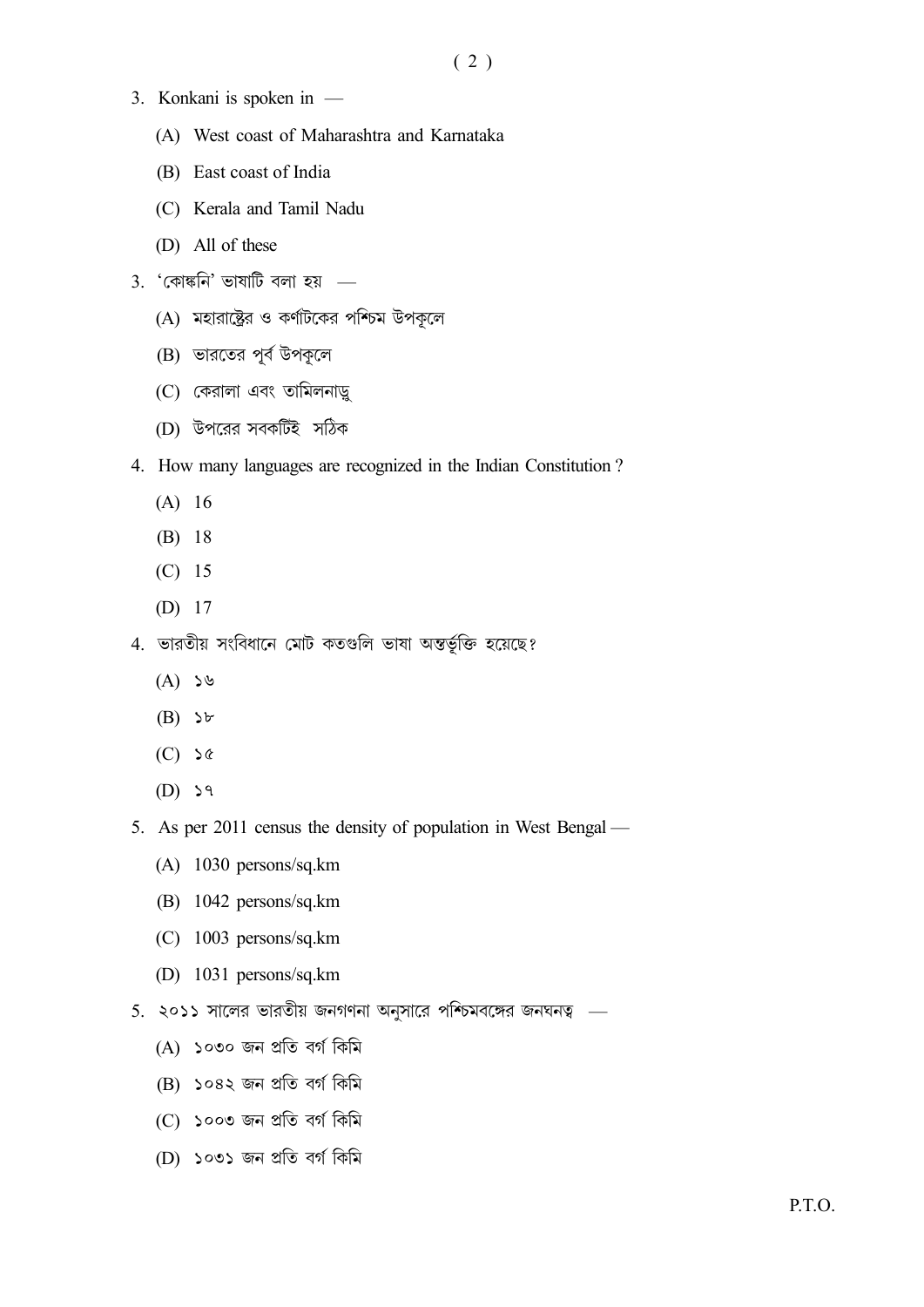## $(3)$

- 6. Which of the following is an economic determinant of migration?
	- (A) Social conflict
	- (B) Opportunity of employment
	- (C) Marriage
	- (D) All of these
- 6. নিম্নোক্ত বিকল্পগুলির মধ্যে কোনটি পরিব্রাজনের অর্থনৈতিক নির্ধারক ?
	- (A) সামাজিক বিভেদ
	- (B) উপার্জনের সুযোগ
	- (C) বিবাহ
	- (D) উপরের সবকটিই ঠিক
- 7. According to census of India a urban centre should have the minimum population
	- $(A)$  50,000
	- $(B) 6,000$
	- $(C) 5,000$
	- (D)  $4,000$
- $7.$  ভারতীয় জনগণনা অনুযায়ী (census) একটি নগরের নিম্নতম জনসংখা \_\_\_\_\_\_\_\_\_\_\_\_ হওয়া বাঞ্জনীয় \_\_
	- $(A)$   $&0,000$
	- $(B)$  **9,000**
	- $(C)$   $&0.000$
	- (D)  $8,000$
- 8. Wet point settlement is found in the area having following condition(s)
	- (A) Flood prone area
	- (B) Forest area
	- (C) Coastal area
	- (D) Desert region
- 8. নিম্নলিখিত বিকল্পগুলির মধ্যে কোনটি সিক্ত কেন্দ্র জনবসতি (wet point settlement) এর জন্য প্রযোজ্য?
	- $(A)$  বন্যা প্ৰবণ অঞ্চল
	- $(B)$  অরণ্য
	- (C) উপকূলীয় অঞ্চল
	- $(D)$  মরু অঞ্চল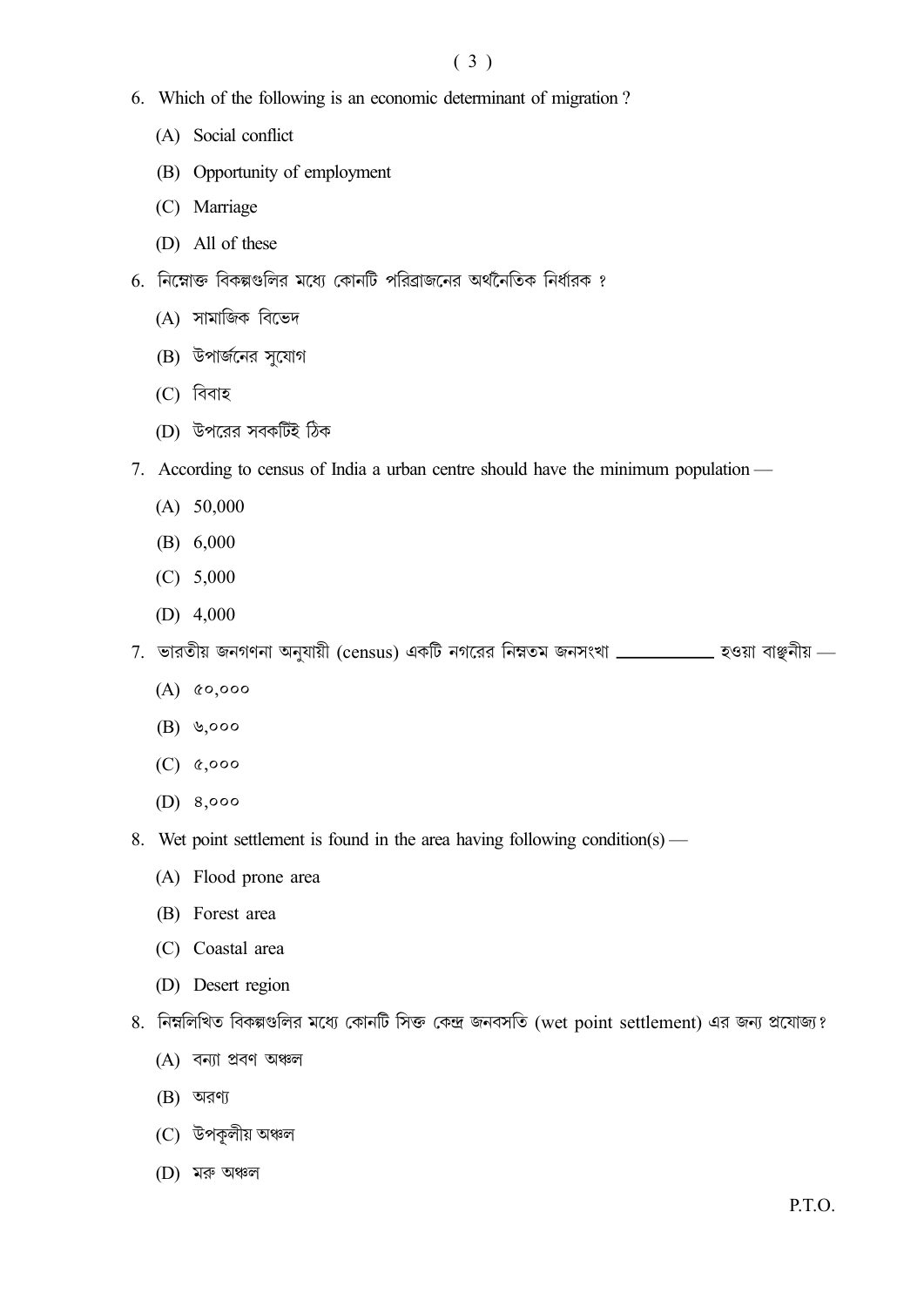## $(4)$

- 9. Which of the following is not a sub-branch of 'Human Geography'?
	- (A) Political Geography
	- (B) Population Geography
	- (C) Social Geography
	- (D) Climatology
- 9. নিম্নলিখিত বিকল্পগুলির মধ্যে কোনটি মানবীয় ভূগোল-এর একটি উপ-বিভাগ নয় ?
	- (A) রাজনৈতিক ভূগোল
	- $(B)$  জনসংখ্যা ভূগোল
	- (C) সামাজিক ভূগোল
	- (D) জলবায়ু বিদ্যা
- 10. The most suitable socio-economic condition is found in the area having following population resource relationship -
	- (A) Over population
	- (B) Under population
	- (C) Optimum population
	- (D) None of these
- 10. জনসংখ্যা ও সম্পদের সম্পর্কের নিরিখে, নিম্নোক্ত বিকল্পগুলির মধ্যে কোন ক্ষেত্রে আদর্শ আর্থ-সামাজিক পরিস্থিতি লক্ষ্য করা যায় –
	- (A) অতিরিক্ত জনসংখ্যা
	- (B) অতিবিরল জনসংখ্যা
	- $(C)$  কাম্য জনসংখ্যা
	- (D) উপরের কোনটিই নয়।
- 11. Which of the following countries is not a developing country?
	- (A) Pakistan
	- (B) Norway
	- (C) Sri Lanka
	- (D) Burkina Faso
- 11. নিম্নলিখিত দেশগুলির মধ্যে কোনটি উন্নয়নশীল দেশ নয়?
	- $(A)$  পাকিস্তান
	- $(B)$  নরওয়ে
	- $(C)$  শ্ৰীলঙ্কা
	- (D) বুরকিনা ফাসো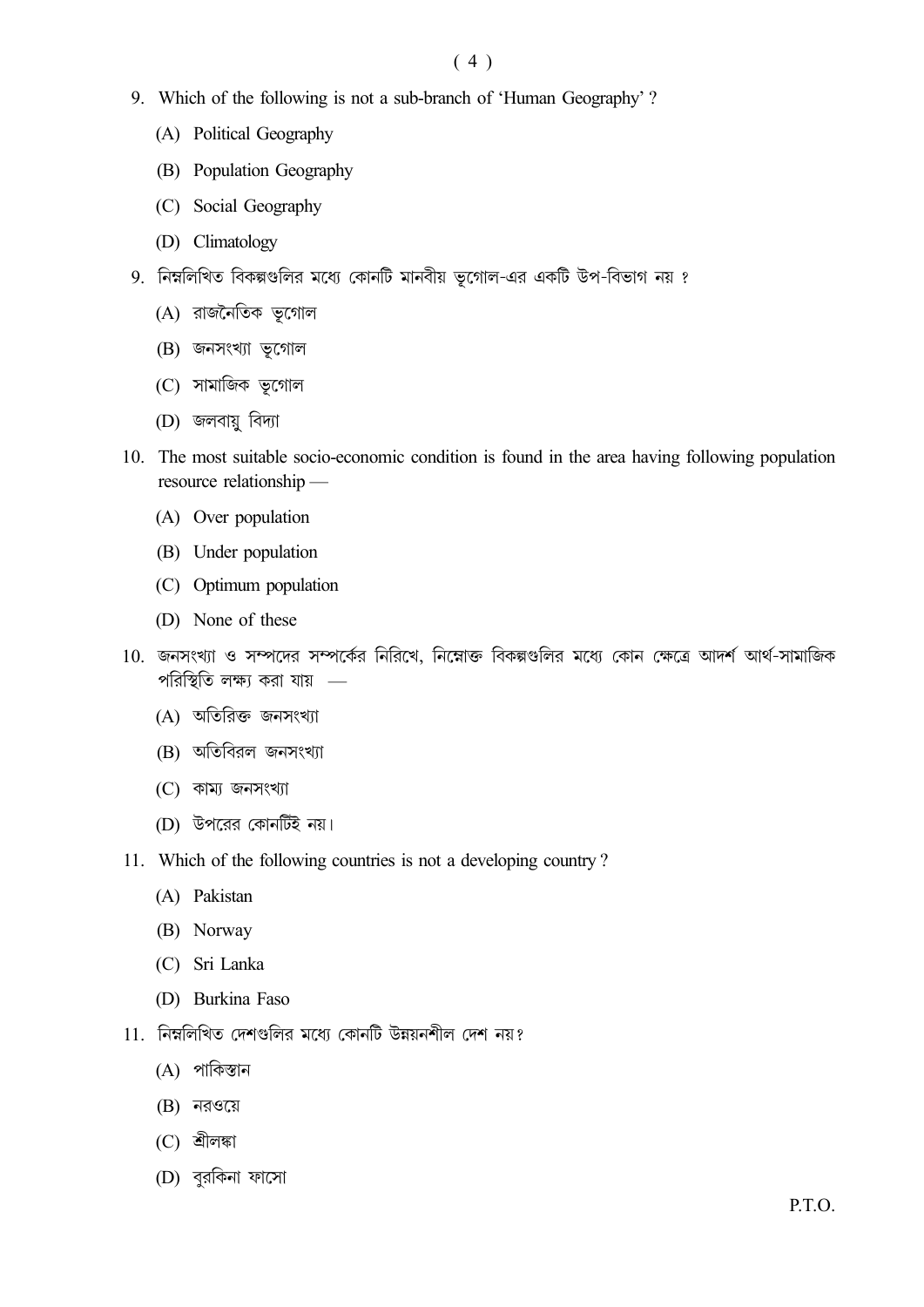- 12. The main economic function in a rural area is  $-$ 
	- (A) Agriculture
	- (B) Household Industry
	- (C) Trade and Commerce
	- (D) Transport
- $12.$  গ্রামীণ অঞ্চলে (rural area) প্রধান অর্থনৈতিক কার্যাবলী  $-$ 
	- $(A)$  কৃষিকাজ
	- (B) গৃহভিত্তিক শিল্প
	- $(C)$  ব্যবসা ও বাণিজ্য
	- (D) পরিবহণ
- 13. CBD stands for -
	- (A) Central Bureau District
	- (B) Central Banking Divison
	- (C) Central Business District
	- (D) None of these
- $13.$  ইংরেজী শব্দ 'CBD' বলতে বোঝায় -
	- (A) "সেন্ট্রাল ব্যরো ডিস্ট্রিক্ট"
	- (B) "সেন্ট্রাল ব্যাঙ্কিং ডিস্ট্রিক্ট"
	- (C) "সেন্ট্রাল বিজনেস ডিস্ট্রিক্ট"
	- (D) উপরের কোনটিই নয়।
- 14. Which of the following is not similar to of population density?
	- (A) Arithmetic density
	- (B) Agricultural density
	- (C) Road density
	- (D) Economic density
- 14. নিম্নলিখিত বিকল্পগুলির মধ্যে কোনটি জনঘনত্বের সাথে তুলনীয় নয়?
	- $(A)$  গাণিতিক ঘনত্ব
	- (B) কৃষিভিত্তিক ঘনত্ব
	- $(C)$  পথ ঘনত্ব
	- (D) অৰ্থনৈতিক ঘনত্ব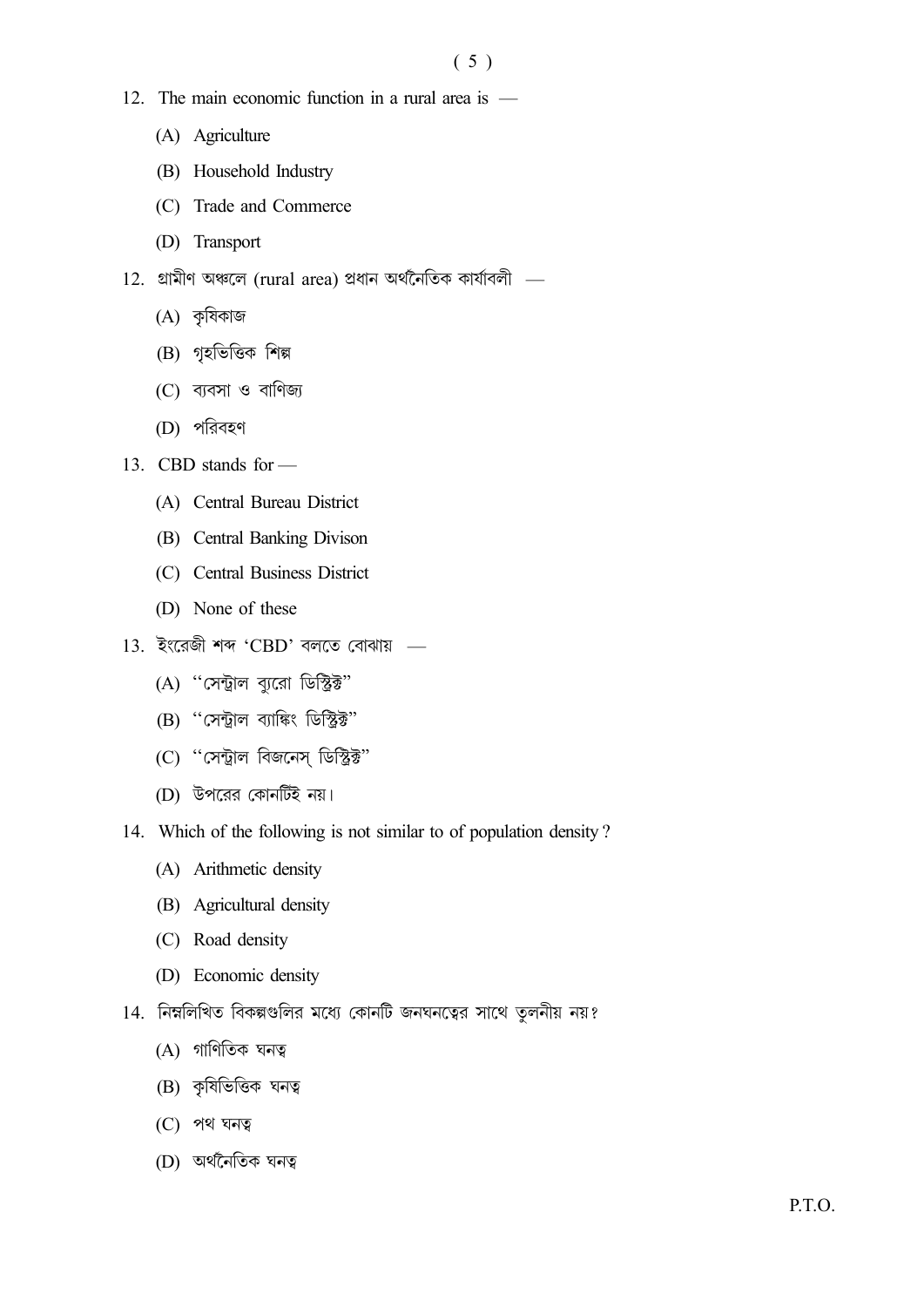- 15. World's smallest populated country-
	- (A) Vatican city
	- (B) Ceylon
	- (C) Sumatra
	- (D) Sydney
- $15.$  পৃথিবীর ক্ষুদ্রতম জনসংখ্যা বহুল দেশ -
	- (A) ভাটিকানসিটি
	- $(B)$  সেইলন
	- $(C)$  সুমাত্রা
	- (D) সিডনি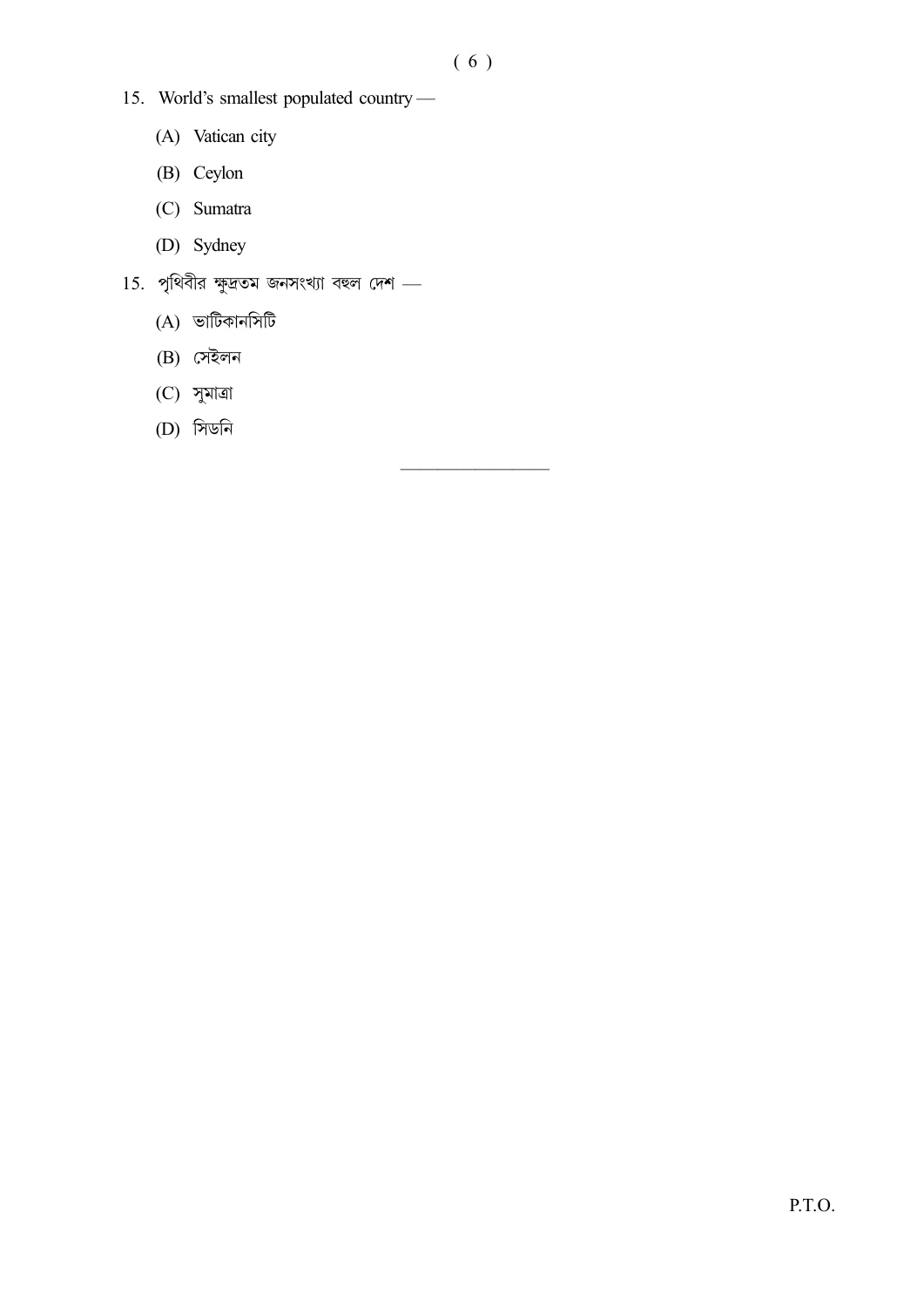## $(7)$

## Paper Code: IV - B

 $(Marks:35)$ 

The figures in the margin indicate full marks. Candidates are required to give their answers in their own words as far as practicable.

#### **Section - I**

| Answer any two questions. | $10 \times 2 = 20$ |
|---------------------------|--------------------|
|---------------------------|--------------------|

- 1. Discuss about the content of human geography. Write down the factors affecting growth and development of human habitat.  $5 + 5$
- 2. Define social geography. Shortly discuss about the characteristic features of urban settlement.  $2 + 8$
- 3. Make a note on man's adoptation to environment with the special reference to 'Bushman'. 10
- 4. Explain about the types of human settlement with the reference to topographical map of India  $(SOI).$ 10

#### **Section - II**

| Answer any <i>three</i> questions.                                   | $5 \times 3 = 15$        |
|----------------------------------------------------------------------|--------------------------|
| 5. What are the basic characteristic feature of Indian caste system? | 5                        |
| 6. Give a short note on migration.                                   | 5                        |
| 7. Shortly discuss the problems of population growth in India.       | 5                        |
| 8. What are the measures of fertility?                               | 5                        |
| 9. Write a short note on Indo-European Language.                     | $\overline{\mathcal{L}}$ |

10. Define optimum population and discuss its characterstics.

#### বঙ্গানুবাদ

#### (Marks:  $35$ )

#### Section - I

যে কোন **দটি** প্রশ্নের উত্তর দাও।  $50x5=50$ 

- ১. মানবীয় ভূগোল-এর উপাদান সম্পর্কে আলোচনা কর। মানষের জনবসতির ও জনজীবনের বিকাশ ও উন্নয়নের উপর প্রভাব বিস্তারকারী উপাদান সমুহগুলি সম্পর্কে লেখ।  $6+6$
- ২. সামাজিক ভূগোলের সৎজ্ঞা দাও। সংক্ষিপ্তাকারে, নগরীয় জনবসতির চারিত্রিক বৈশিষ্ট্য সম্পর্কে আলোচনা  $2 + b$ কর।
- ৩. ব্যুশমান দের উদাহরণ সহযোগে, মানুষের স্থানীয় পরিবেশের অভিযোজনের বিষয়টি সম্পর্কে টিকা লেখ।

৪. ভারতের 'টোপোগ্রাফিকাল' মানচিত্রের নিরিখে (SOI) মানবীয় জনবসতির প্রকারভেদ সম্পর্কে বর্ণনা দাও।  $\mathsf{S}$ 

P.T.O.

 $\mathsf{S}$ 

5